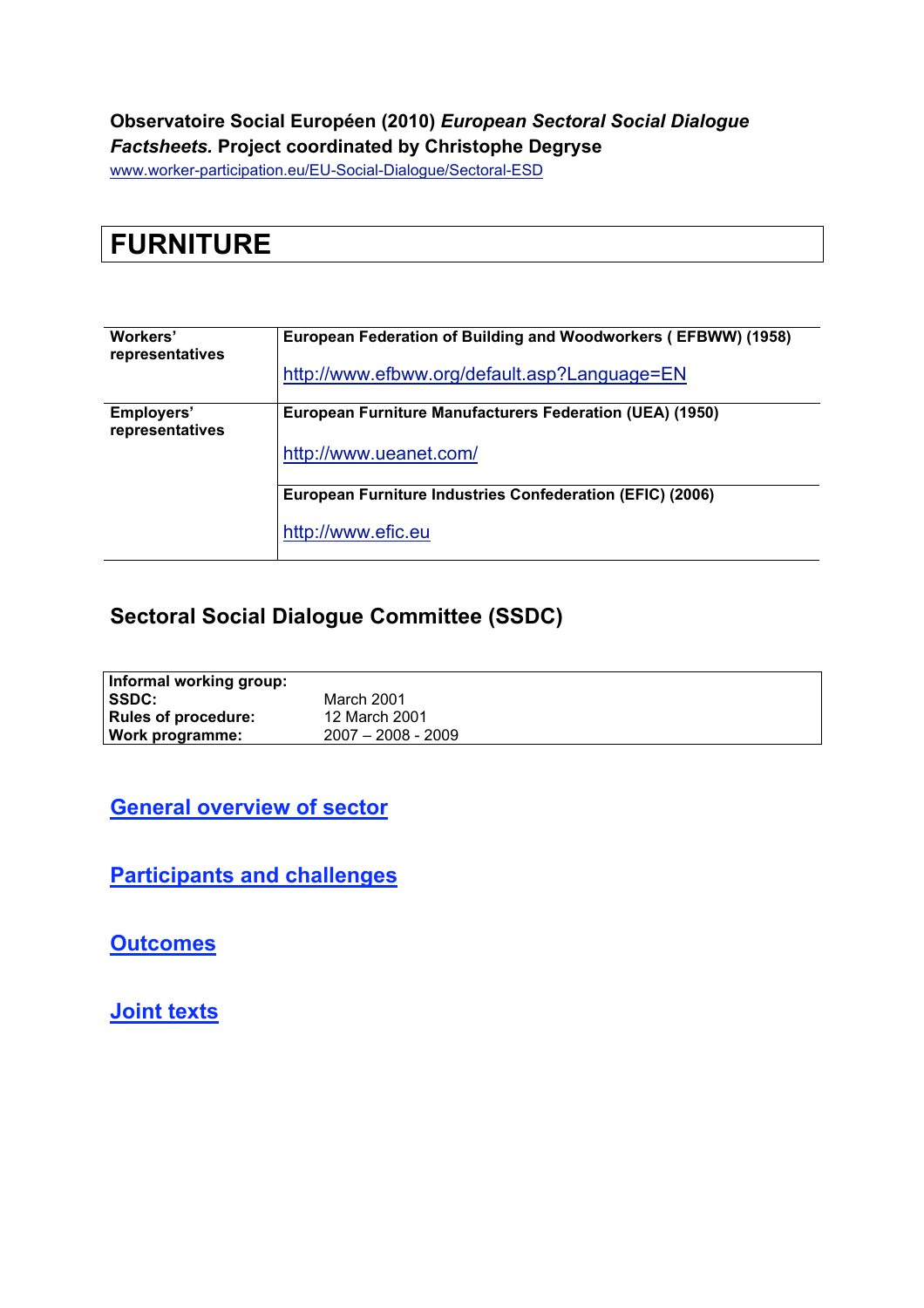### **GENERAL OVERVIEW OF SECTOR**

**The furniture industry, a highly labour-intensive sector in which certain processes are at risk of being relocated elsewhere, is a major player in export markets. It consists of a large number of SMEs, which are faced with the challenge of producing high-quality articles (in terms of technology, aesthetics, planning and design) for sale worldwide.**

Work in the furniture sector mainly entails the assembly of various materials (wood, chipboard, plastics, metals, leather, etc.) to produce furniture (cabinets, tables, chairs, kitchen units, etc.).

This sector consists, in Europe, of many small and medium-sized businesses requiring a large workforce. Some of its processes can 'easily' be relocated elsewhere (manufacturing), whereas others cannot (design, distribution and marketing). The sector has more of a presence in certain countries such as Germany, Italy, France, the United Kingdom, Spain and – among the central and eastern European countries – Poland.

This sector lost more than 35,000 jobs between 2001 and 2003, primarily owing to strong competition from Asian countries where labour is cheaper. The EU-25 had around 1.3 million workers in the furniture sector in 2004. The majority of the 140,000 or so enterprises are small and medium-sized firms employing fewer than 20 workers. Almost all workers (95%) are employed on a full-time basis, and most of them are men with low or medium-level skills.

EU enlargement served as an opportunity to transfer the most labour-intensive work to the central and eastern European countries, where costs are lower.

This sector is a major player in export markets, yet at the same time globalisation and an increase in cheaper imports have forced the industry in Europe to seek competitive advantages and undertake restructuring. (See the FIRST [Furniture Industry in Restructuring: Systems & Tools] report: "A market-driven approach in the furniture industry").

Worldwide, furniture production in industrialised countries grew by 14.4% between 2004 and 2006, but in the emerging countries it grew by 57.4% in the same period. While the EU has managed to preserve its position as the world's number-one producer, with a 37% share of total output, Asia (27%) and NAFTA (29%) have become very serious competitors (2006 figures). Under these circumstances, the European industry is faced with the challenge of finding new competitive advantages (product differentiation, an analysis of demand-side purchasing factors, distribution and sales management, etc.).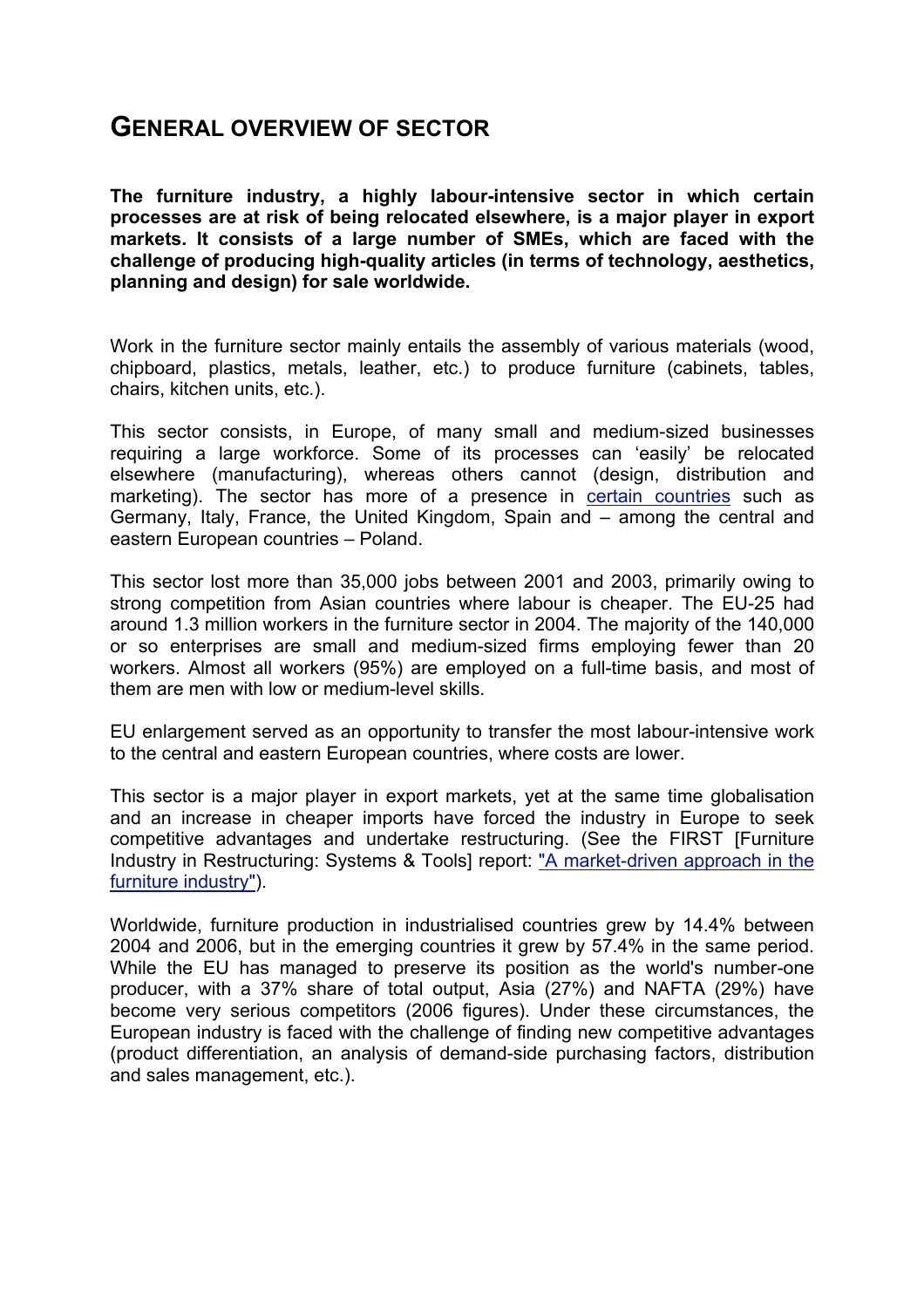### **PARTICIPANTS AND CHALLENGES**

**The most favoured topics of social dialogue in the furniture sector in recent years have been EU enlargement and extending social dialogue in the new Member States, employment and vocational training, and health and safety issues. This social dialogue brings together the European Federation of Building and Woodworkers (EFBWW) on the workers' side, and the European Furniture Manufacturers Federation (UEA) as well as the European Furniture Industries Confederation (EFIC) on the employers' side.**

The European social partners adopted their rules of procedure in 2001, defining the aims of social dialogue as follows: "to give opinions to the Commission on social policy initiatives and on trends in European policy which have an economic or social impact on the Furniture sector" and "to promote and develop social dialogue in the Furniture sector on a consensual basis".

Thereafter, two joint opinions were adopted (in 2002 and 2004) on EU enlargement and social dialogue in the new Member States, followed by four declarations (in 2006 and 2007) on extending the social dialogue (Romania and Bulgaria), on training and young workers in the sector, on reducing accidents at work, and on strengthening social dialogue in Romania, Bulgaria, Turkey and Croatia.

The social partners also held a European conference on 25 February 2005 on "The future of the furniture industry in an enlarged Europe", at which the sector's most favoured topics once again came to the fore: market development, the role of collective bargaining, jobs and training.

The 2007 work programme for the sector likewise emphasises vocational training, competitiveness, health and safety issues and follow-up to work done in the new Member States. It is noticeable that two topics seem to be gaining ground: the need to attract young workers into the sector, and the need to help SMEs cope with the challenges of globalisation (see previous section).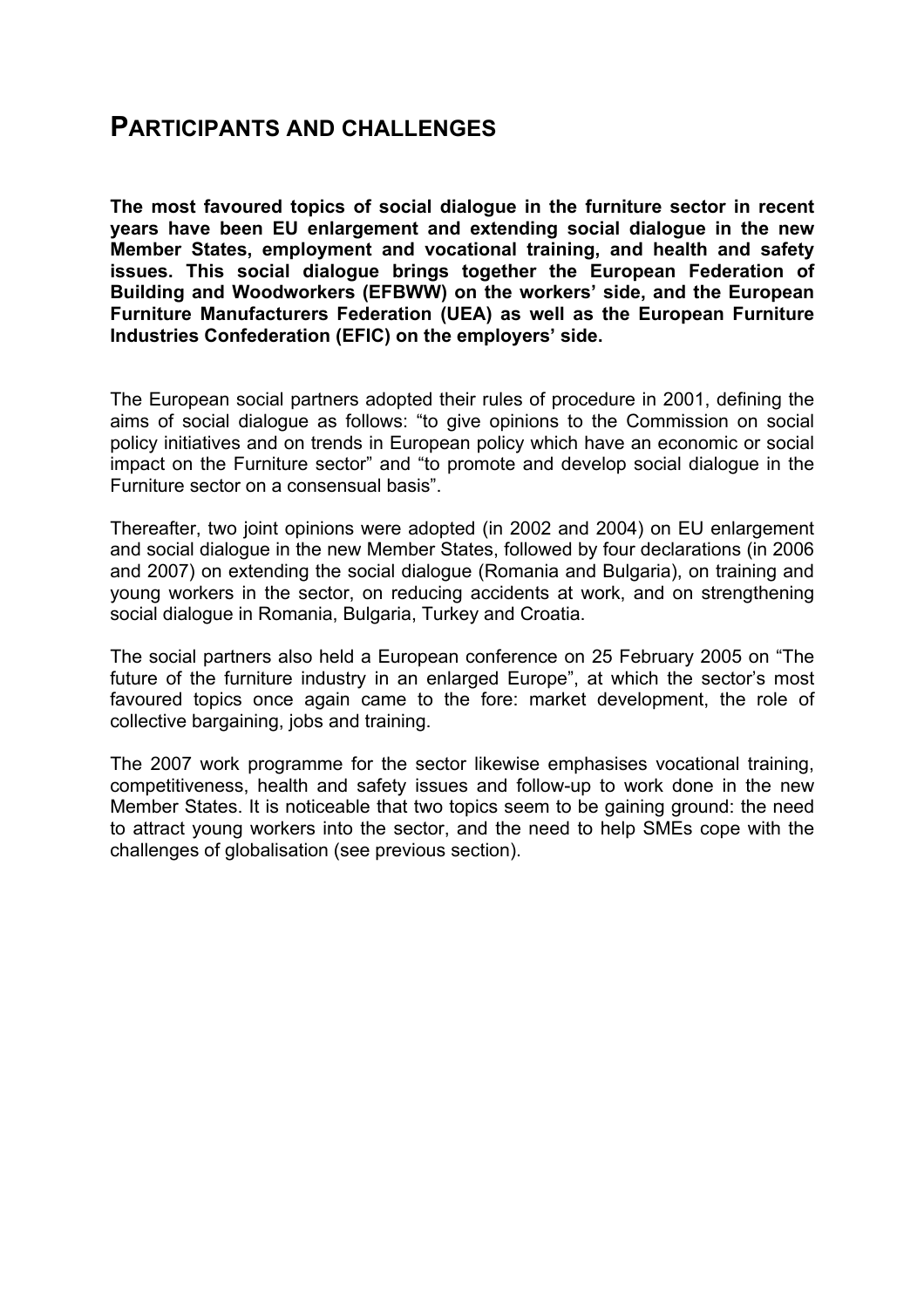#### **OUTCOMES**

**The European furniture sector, which is subject to intense international competition, has generated a social dialogue that could be described as "declaratory". The social partners are attempting to manage change in a context of globalisation by means of strategies akin to the open method of coordination.** 

Furniture is a sector that is coming under increasing international competition but is little affected by Community legislation – except in respect of health and safety issues. The typology of the European Social Observatory (ESO) places it in the category of "sectors managing change in a context of globalisation", along with others such as textiles, footwear, and tanning and leather.

However, unlike these other sectors, where social dialogue chiefly produces joint opinions aimed at influencing economic, sectoral and employment policies as well as various social aspects of Community policies, the furniture sector mostly generates documents falling into the "declarations" category. For instance, the declaration on reducing accidents at work refers mainly to elements reminiscent of the open method of coordination: best practice, dissemination of results and joint assessments. Similarly, as concerns training and the way in which young workers perceive the sector, the social partners call rather vaguely for greater support for training initiatives and the elaboration of strategies to upgrade jobs in the sector and improve the way it is perceived by young workers.

The two joint opinions adopted in this sector call on the European institutions to help develop the social dialogue and ensure proper implementation of health and safety regulations in the new Member States. There are no joint documents reflecting reciprocal commitments (framework agreements). Social dialogue in this sector can therefore be described as "voluntary" or "declaratory", which distinguishes it from other sectors exposed to international competition. As stated in the ESO report (Pochet *et al*., "European sectoral social dialogue 1997-2004", European Social Observatory, 2004), "we would point out the virtual absence of declarations in sectors heavily exposed to international competition, which tend to prefer recommendations with follow-up procedures". Furniture therefore appears to constitute an exception from this point of view.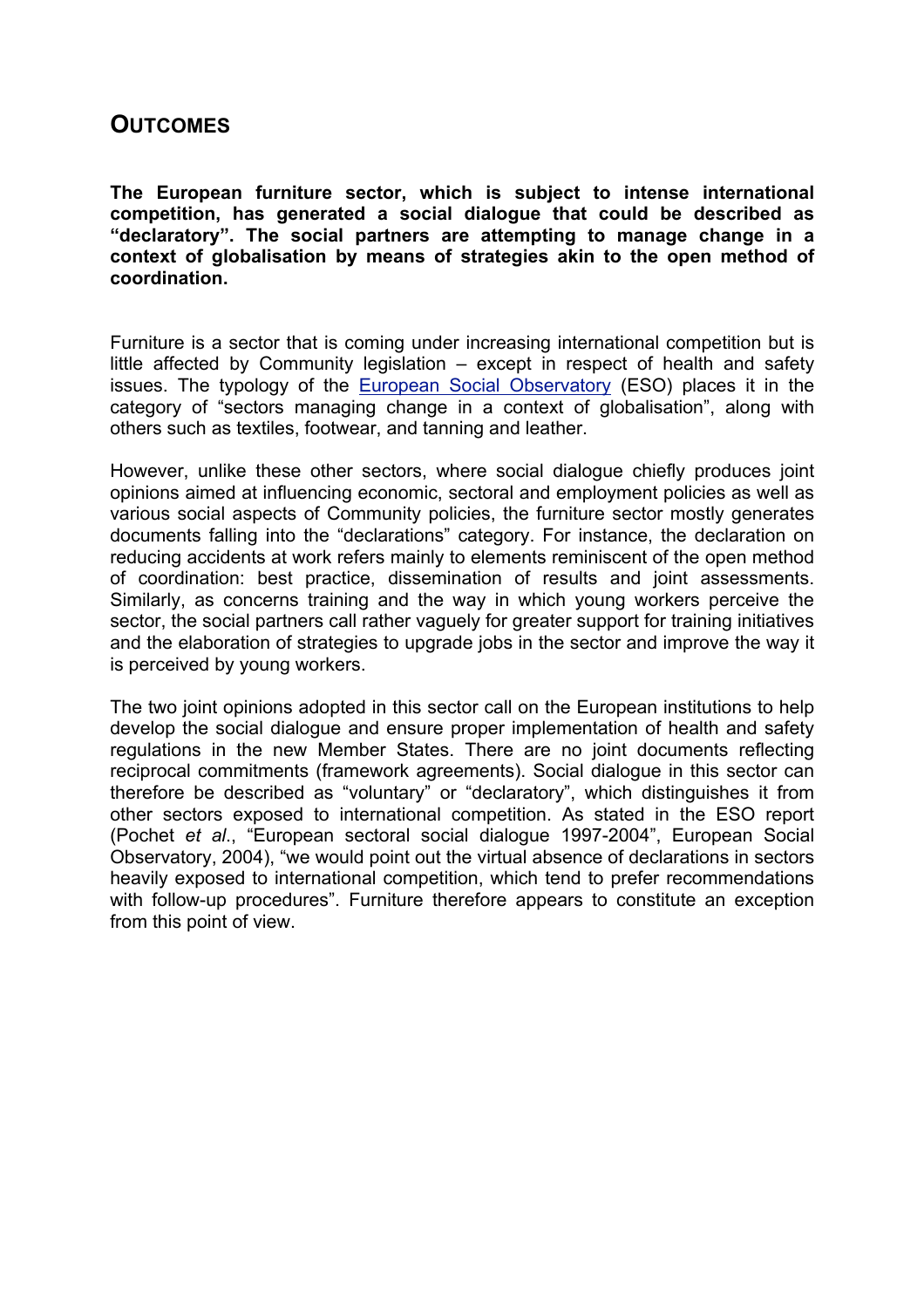# **JOINT TEXTS**

**The "furniture" sectoral social dialogue has resulted, since 2001, in the adoption of 7 joint texts.**